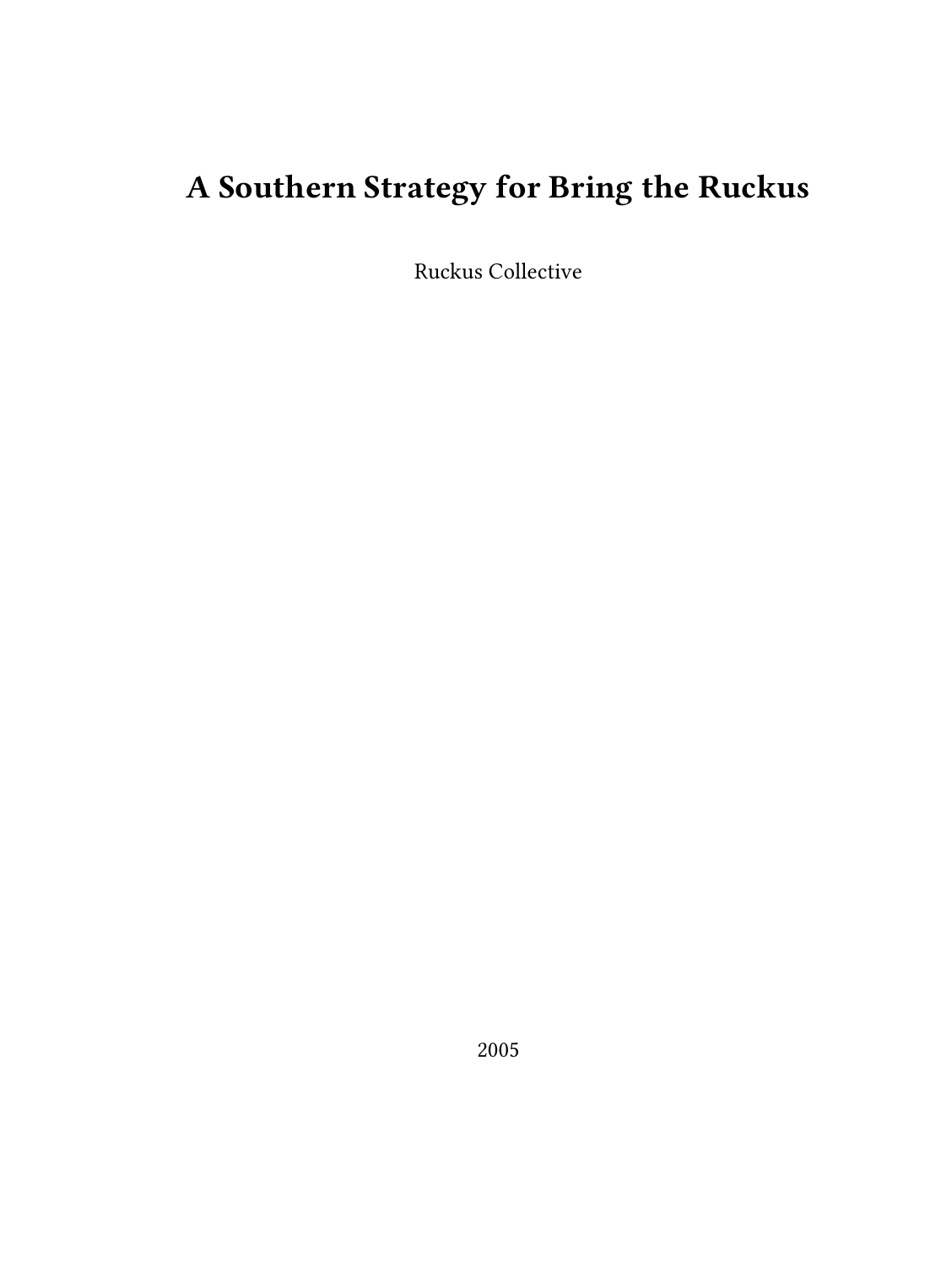## **Contents**

| The Centrality of the South $\ldots \ldots \ldots \ldots \ldots \ldots \ldots \ldots \ldots \ldots$                                     |  |
|-----------------------------------------------------------------------------------------------------------------------------------------|--|
| The South's Potential $\dots\dots\dots\dots\dots\dots\dots\dots\dots\dots\dots\dots\dots\dots$                                          |  |
| We Start in Atlanta $\dots \dots \dots \dots \dots \dots \dots \dots \dots \dots \dots \dots \dots \dots \dots \dots \dots \dots \dots$ |  |
|                                                                                                                                         |  |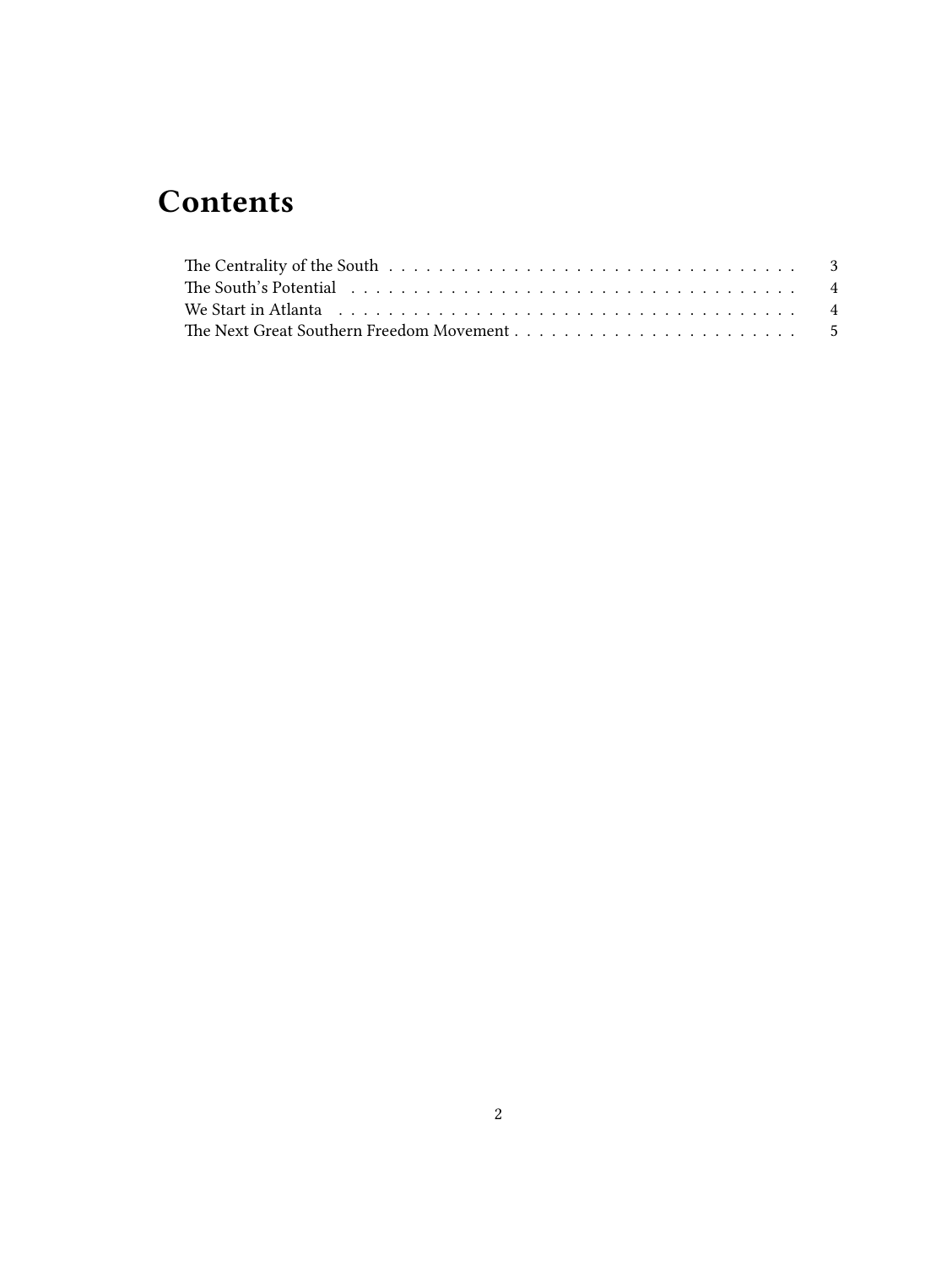We propose that Bring the Ruckus's political strategy for the next two years should:

- 1. Prioritize building movements in the South that fit or approximate the Six Criteria, particularly against prisons and the police.
- 2. Prioritize building Ruckus in the South, starting in Atlanta and moving from there to build several locals throughout the South.

The organization should give this a political and financial precedence within Ruckus. It should also encourage and help Ruckus members move to Atlanta. The short-term goal of this proposal is to create a functioning local in Atlanta and to participate in its political work, including but not limited to the Grassroots Prison Campaign and Communities United. The medium-term goal of this proposal is to create several locals throughout the South working on prison and police issues. The long-term goal of this proposal is to ensure that Ruckus is part of revolutionary movements in the South. Due to the South's strategic position, the attack on white supremacy there will enhance revolutionary possibilities nationwide. We propose that Ruckus make this commitment for at least two years, after which it will be reevaluated by the membership. \*\*\*\*\*

The following analysis was written by the authors of the southern strategy proposal, Dan Horowitz de Garcia and Joel Olson. It accompanied the southern strategy proposal, which was passed by Bring the Ruckus; however, not all BTR members are in agreement with this analysis, and it should not be considered the stance of BTR as an organization, but rather Dan and Joel as individual members.

#### <span id="page-2-0"></span>**The Centrality of the South**

The South is the key to building a revolutionary movement in the United States.

American political institutions were created with deference to slaveholders' interests. Forget the small vs. big state debate in your civics textbooks: the Senate was created to give equal representation to all states in order to give the South effective control over half of Congress. The tacit agreement was that the House of Representatives (in which representation is based on a state's population) would be predominantly Northern, while the South would exercise power via the filibuster in the Senate.

Eleven of the first sixteen presidents were Southerners. Southerners controlled the federal judiciary. The Democratic Party was built on an alliance between Southern slaveholders and Northern workers. After the Civil War, the South used its filibuster power in the Senate to block civil rights legislation. Since Nixon, the South has been central to the Republicans' national strategy. The GOP's "Southern Strategy," developed by Nixon strategist Kevin Phillips, deliberately used racial appeals to attract white Southerners away from the Democrats. The result is that the "Solid South" has gone from overwhelmingly Democratic to overwhelmingly Republican in twenty years. This explains why presidential election strategy starts in the South: Nixon, Reagan, Bush I, and Bush II built their candidacies on white Southern votes, while Carter and Clinton used their Southern origins to stem the Republican tide.

The South is also the birthplace of most of the reactionary policies hurting working class people throughout the nation. Increasing imprisonment rates, death penalty executions, regressive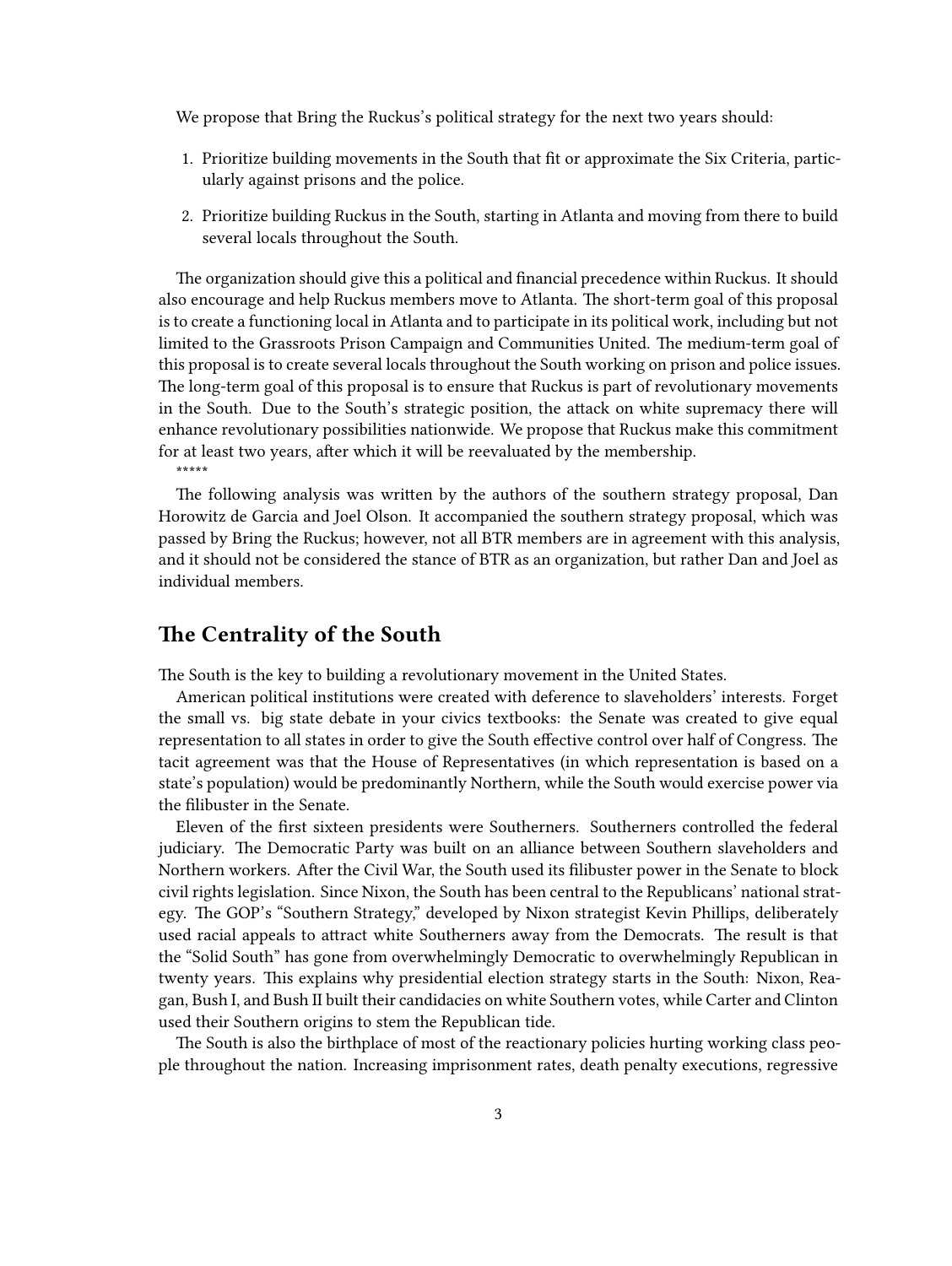taxation, union-busting, the reduction or elimination of welfare, the limited access to health care, an aggressive foreign policy, and more all have their origins and/or a strong foothold in the South.

#### <span id="page-3-0"></span>**The South's Potential**

American political institutions and policies have a Southern tilt to them. That makes the states from Texas in the west to North Carolina in the east and from Tennessee in the north to Florida in the south absolutely central to political strategies. The abolitionists knew this, the freedmen and women during Reconstruction knew this, the Wobblies knew this, and civil rights workers knew this. Yet today's left has written off the South and concentrates on New York City, Chicago, and San Francisco. These are important cities, to be sure, but none of them dominate the political landscape the way the South does.

If we don't figure out how to build power in the South, we won't be changing much of anything in this country. For while the foundations of state repression lie in the South, so do the foundations for freedom struggles: the overthrow of slavery (which, as W.E.B. Du Bois shrewdly argues, was won by a "general strike" of labor by half a million slaves who crossed Union lines), Reconstruction, Civil Rights, and the Black power movements all originated in the South.

The potential base for a new freedom movement lies in the South, too. The South is home to 16 million African Americans and 12 million Latinos, 18% and 14% of the population in the South, respectively. These groups are routinely disfranchised by electoral politics. In 2003, 35.9 million people lived in poverty in the US, and more of those poor people (about 14.5 million) lived in the South. The face of poverty in the South is racial and gendered. Women, particularly women of color, are disproportionately poor. If poor women of color end poverty in the South, then it will be ended in the whole country. Yet despite the centrality of the South and its potential for radical struggles, how many national organizations have a presence in Southern states? It can no longer be acceptable to have offices in DC, New York, and/or San Francisco and be considered national.

#### <span id="page-3-1"></span>**We Start in Atlanta**

In the 2004 elections Georgia was considered rock solid Bush country. Kerry visited the state a total time of zero. Senator Zell Miller self-identifies as a Democrat but campaigned for Bush. Bush won Georgia by 500,000 votes. But according to the Georgia Department of Corrections, there are 600,000 people on the prison visitation rolls in Georgia. The math is obvious.

Ruckus's Southern strategy should begin where there's a problem, where there's potential to successfully fight this problem, and where we already have a base to fight this problem. That means we start building in Atlanta. One of Ruckus's founding members, Dan, is based in Atlanta. He is committed to building a local in Atlanta but hasn't been able to do it by himself yet. Dan is the organizer of Communities United and its Grassroots Prison Campaign. As a former staff member in Project South, he has connections with numerous organizations in the South whose work focuses on issues that relate to the six criteria. By building a local in Atlanta, we make contacts with radical movements throughout the South. This would pave the way for the creation of more Ruckus locals throughout the South.

Atlanta is the regional capital, so it makes sense to build a presence there first. Atlanta is the home to regional offices for many Southern and national organizations, and it's also a stop on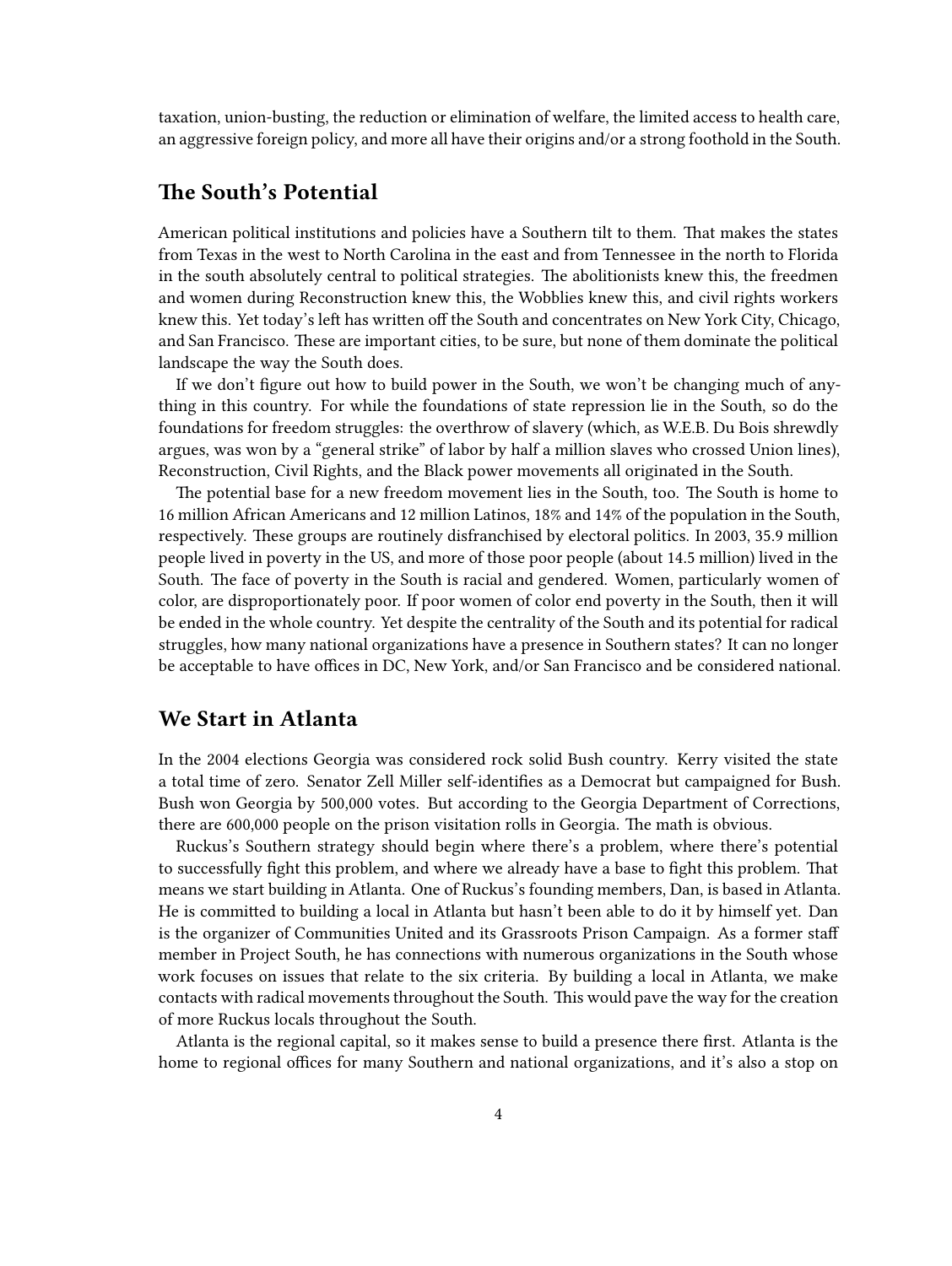regional travel. This point is most important for Ruckus. People who work and live in the South usually have some contact with Atlanta, especially those involved in progressive work. A strong Ruckus local in Atlanta has a good chance of expanding contacts throughout the South. This makes the growth of locals in the region much easier.

The work in Georgia is also in need of people. Communities United is building an organizing collective to carry out its strategy. This collective allows interested volunteers an immediate opportunity to get involved in an exciting campaign. In addition to building an organization of family members of prisoners, the work includes a community campaign strategizing process. These two projects mean Ruckus members will have direct organizing experience (in addition to an opportunity to make strong contacts), which can be used in future work.

### <span id="page-4-0"></span>**The Next Great Southern Freedom Movement**

Du Bois wrote in 1935, "The chief and only obstacle to the coming of that kingdom of economic equality which is the only logical end of work is the determination of the white world to keep the black world poor and themselves rich. A clear vision of a world without inordinate individual wealth, of capital without profit and of income based on work alone, is the path out, not only for America but for all men. Across this path stands the South with flaming sword."

These words hold true today, but we should (as Du Bois himself did) see the South not as the source of all these ills but as an opportunity to challenge them.

Most liberals blame the South for the nation's problems. This is true to a point, particularly regarding the white South. But there is another South that has historically held, and still holds, the potential to transform the entire nation. Ruckus needs to see this opportunity and seize it.

The South is central to revolution in the United States.

Let's build the next great Southern freedom movement that will rock the South, the nation, and the world. Let's agitate and organize the South.